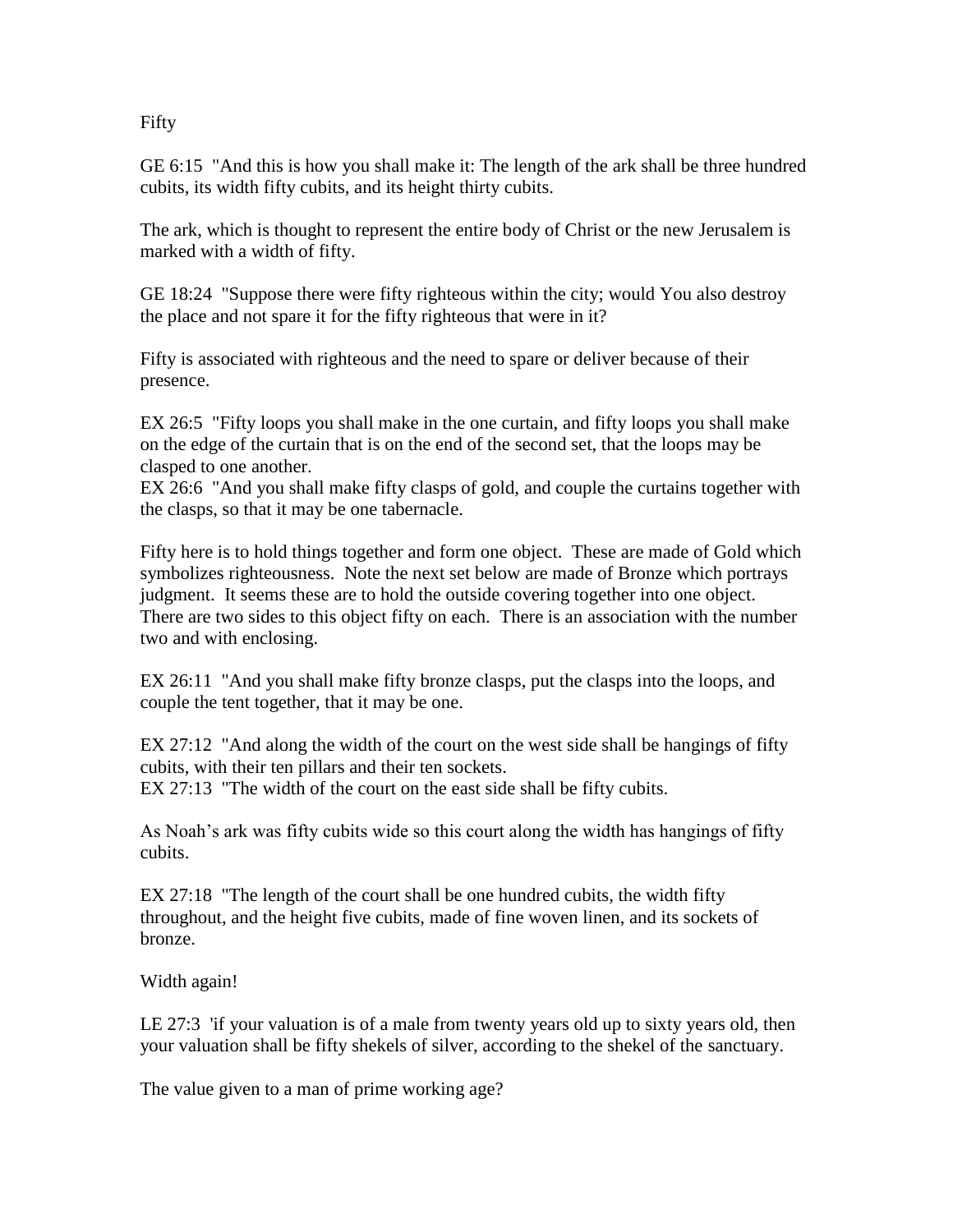NU 4:3 "from thirty years old and above, even to fifty years old, all who enter the service to do the work in the tabernacle of meeting.

Those that enter the service of the Lord to work in the tabernacle are marked with fifty.

NU 8:25 "and at the age of fifty years they must cease performing this work, and shall work no more.

Again associated with service in the temple. Perhaps a cessation of service?

NU 16:2 and they rose up before Moses with some of the children of Israel, two hundred and fifty leaders of the congregation, representatives of the congregation, men of renown.

Here we see rebellion associated with two hundred and fifty leaders. They wanted the position of leadership.

NU 16:17 "Let each take his censer and put incense in it, and each of you bring his censer before the Lord, two hundred and fifty censers; both you and Aaron, each with his censer."

NU 16:18 So every man took his censer, put fire in it, laid incense on it, and stood at the door of the tabernacle of meeting with Moses and Aaron.

It is not sure but in this situation there is an offering of "strange fire to our Lord" and there will be some that will be destroyed not only because their hearts are not right before the Lord but they have not been called to make that fire.

NU 16:35 And a fire came out from the Lord and consumed the two hundred and fifty men who were offering incense.

These rebellious leaders offering of incense (in the new testament this would be prayer) was unacceptable to the Lord and they were destroyed by fire.

NU 26:10 and the earth opened its mouth and swallowed them up together with Korah when that company died, when the fire devoured two hundred and fifty men; and they became a sign.

Korah's pride apparently was piqued as he and his group were excluded from the office of the priesthood and they were consigned to the inferior service of the tabernacle. He exhibits a boldness, being haughty, and ambitious. In the New Testament he is placed into the same group as Cain and Balaam. Whether fifty has anything to do with the fifty in two hundred and fifty will be perused as the number comes up.

NU 31:30 "And from the children of Israel's half you shall take one of every fifty, drawn from the persons, the cattle, the donkeys, and the sheep, from all the livestock, and give them to the Levites who keep charge of the tabernacle of the Lord."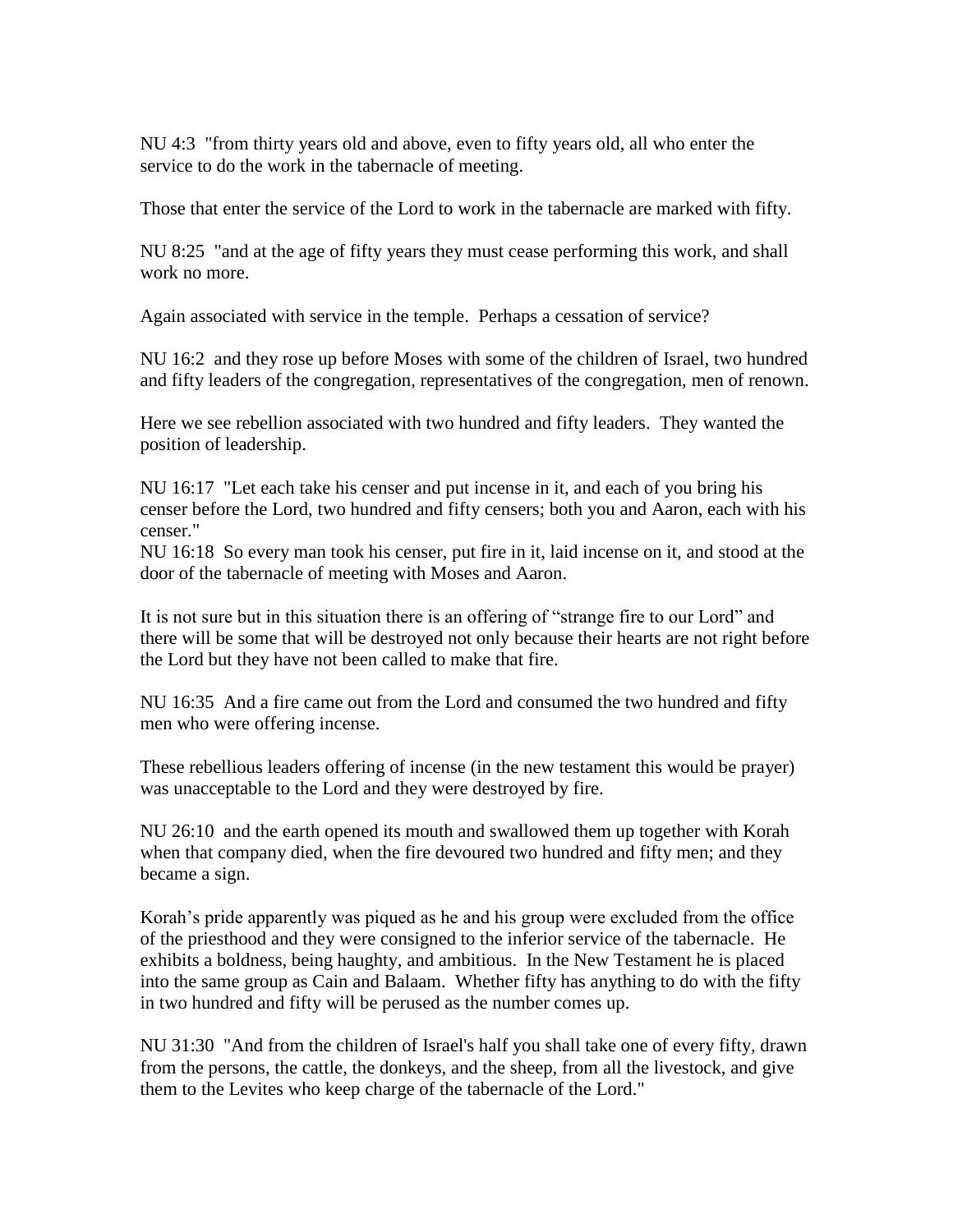Again the service of the tabernacle by the Levites is mentioned here in association with fifty. One in fifty is an offering to those that serve. The Israelites had won a battle and the plunder was being divided up, a percentage of that plunder was set aside by our Lord to reward His workers in the tabernacle.

DE 22:28 "If a man finds a young woman who is a virgin, who is not betrothed, and he seizes her and lies with her, and they are found out,

DE 22:29 "then the man who lay with her shall give to the young woman's father **fifty** shekels of **silver**, and she shall be his wife because he has humbled her; he shall not be permitted to divorce her all his days.

A sin has been commited by a man against a virgin. This sin is found out. As payment for that sin and for her a payment of fifty shekels of silver is made. Fifty here is associated with a fine and with redemption. Levites worked at the tabernacle where offering of animals were made to cleanse people. Those that are bought by our Lord's blood (the bride) will be kept by him forever.

JOS 7:21 "When I saw among the spoils a beautiful Babylonian garment, two hundred shekels of silver, and a wedge of gold weighing fifty shekels, I coveted them and took them. And there they are, hidden in the earth in the midst of my tent, with the silver under it."

A young man by the name of Achan (troubler) disobeyed God and kept back for himself some items mentioned in Jos 7:21. They are loaded with symbolic meaning that is important to today's Christian. The Babylonian garment is a covering that is unacceptable to our Lord, he has provided us with a covering that is our righteousness, his blood. Nothing of the world should be used to compromise that offering. We can offer nothing to him as payment for our sins, anything else would be an insult to him. Two hundred shekels of silver is symbolic of those that would offer up intercessory prayer leading toward a reception of the redemptive message, that of the cross that brings salvation. This is good and necessary but without the Babylonian covering. Fifty shekels of gold, a payment or offering that is righteous. So then the message here is this: this is an individual that lives within the company of the Lord's people however for salvation he has not accepted Christ for his salvation and apparently has not repented at all. He is dependent for his righteousness on things of the world, like works and good deeds. How many workers in the church today wear that Babylonian robe?

Not only was this head of house hold destroyed but his entire household along with him. It is so important that a man choose the right way and then his household under him will also be blessed. Twice the silver is mention as being under the gold and the robe. Perhaps this means that his salvation is dependent upon the "righteous act" of wearing a lie (robe) of the enemy.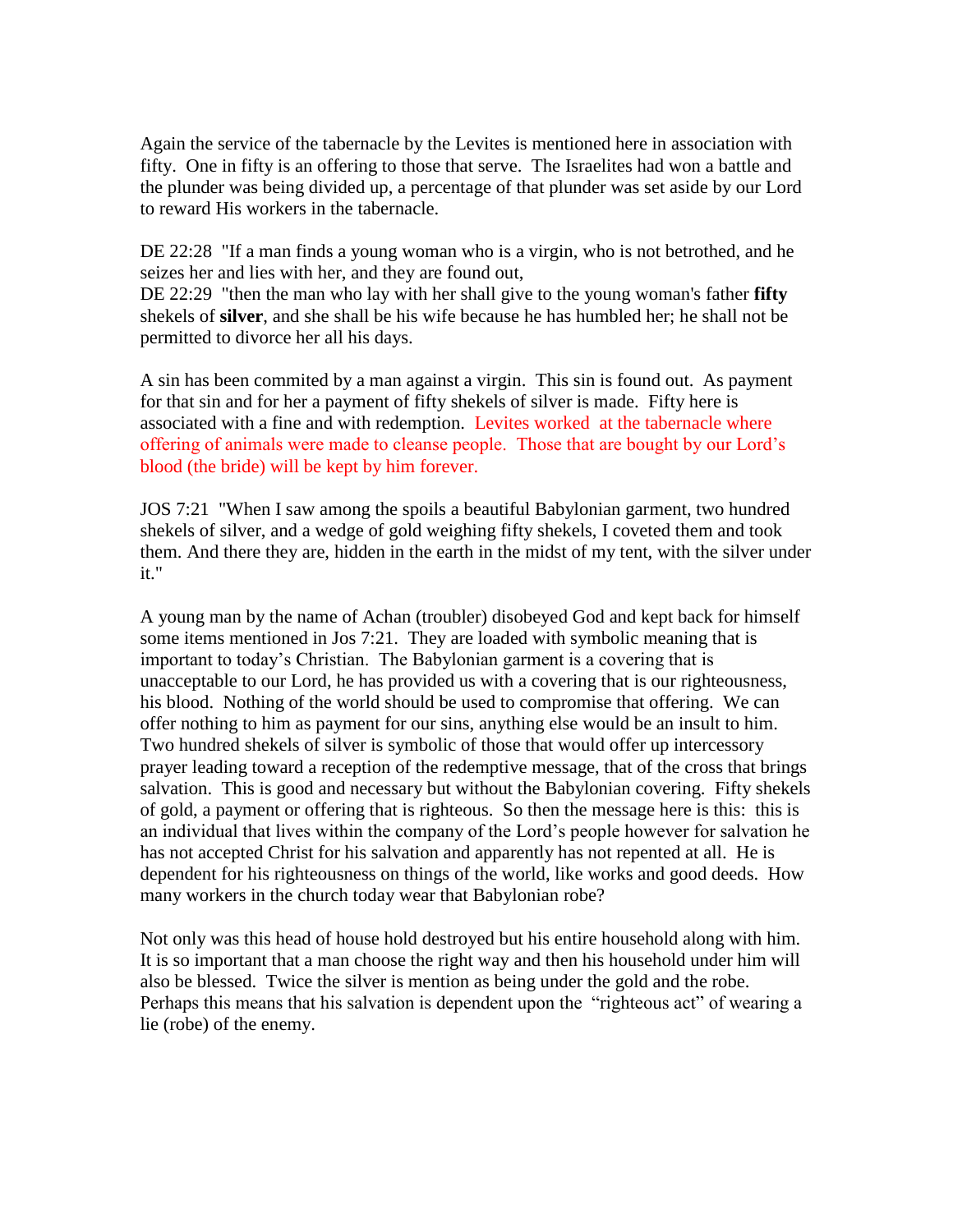2SA 15:1 After this it happened that Absalom provided himself with chariots and horses, and fifty men to run before him.

Absalom who in his sin aspired to be a ruler and to raise himself up had these fifty men run before him to display his importance. To walk before our Lord is to be recognized by others that he has placed us in that favored position of service. We point to Him. With Absalom the type is reversed, the fifty point back to Him. Fifty again is associated with service to one of importance, or at least in this case desiring of a position of importance.

1KI 1:5 Then Adonijah the son of Haggith exalted himself, saying, I will be king: and he prepared him chariots and horsemen, and fifty men to run before him.

Here again we see the same thing, a man who desired to be king had fifty men go before him. Fifty again seems to mark a ruler or King.

2SA 24:24 Then the king said to Araunah, "No, but I will surely buy it from you for a price; nor will I offer burnt offerings to the Lord my God with that which costs me nothing." So David bought the threshing floor and the oxen for fifty shekels of silver. 2SA 24:25 And David built there an altar to the Lord, and offered burnt offerings and peace offerings. So the Lord heeded the prayers for the land, and the plague was withdrawn from Israel.

King David is a type of the bloody Christ which died for our sins. Here he is buying a threshing floor for the purpose of building an alter and offering burnt offerings and peace offerings to the Lord. Jesus offered himself on the alter. He paid for it and for our sins. The offering had to be made in order that prayers would be heard. Remember your prayers are not heard due to your sin before the salvation process takes place. For the believer the veil has been torn in two so that you may enter the Holy of Holies and speak directly with God. Fifty shekels of silver is associated with the price of redemption. A threshing floor brings in wheat. Are we not the Lord's harvest, his wheat? So then consider this meaning for fifty, payment or covering for sin offered by a leader for salvation or redemption. Fifty seems to be associated with five (sin) does it not?

1KI 7:2 For he built the house of the forest of Lebanon; the length thereof was a hundred cubits, and the breadth thereof fifty cubits, and the height thereof thirty cubits, upon four rows of cedar pillars, with cedar beams upon the pillars.

1KI 7:6 And he made the porch of pillars; the length thereof was fifty cubits, and the breadth thereof thirty cubits; and a porch before them; and pillars and a threshold before them.

Although Solomon built these structures and they did actually exist as houses it is felt that they actually represent a type of His bride in the future. Houses or a house of two parts made up of living men and woman that will be His house, the new Jerusalem Cedars represent gentiles that have been cut down (humbled) and given salvation chosen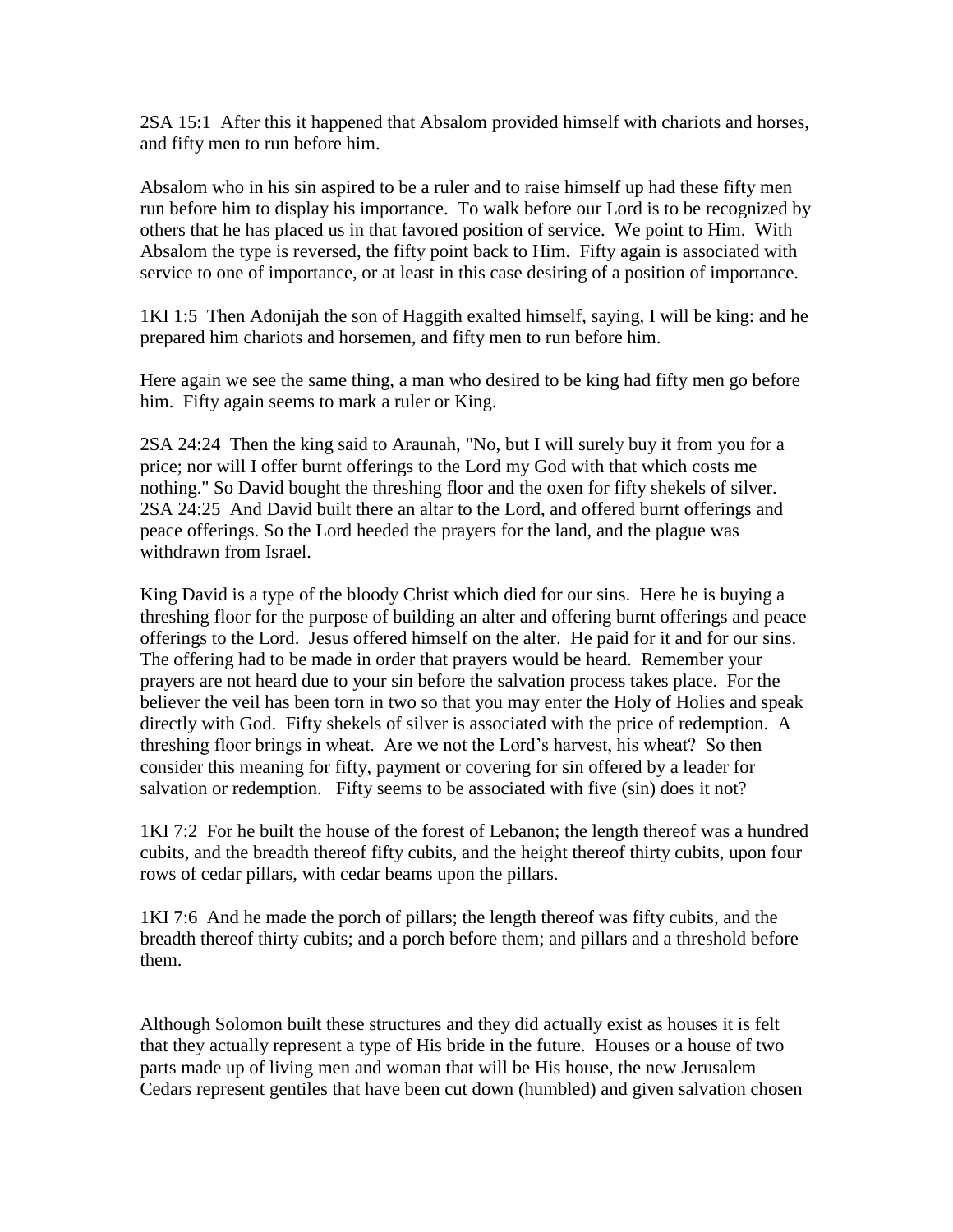to be His. As at the beginning of this age Jesus, a groom, gave himself for His church so it is thought that the bride at the end of this age will give herself for the nations. She is being prepared as an offering. She will not do this alone as her groom will be within (Holy Spirit) to give her strength to do this.

1KI 7:7 And he made the porch of the throne where he was to judge, even the porch of judgment: and it was covered with cedar from floor to floor.

The juxtaposition of where he was to sit on his throne and the number fifty is interesting. His act on the cross is associated with fifty and it seems here that possibly it will also mark His people of leadership or at least a portion of His bride. The width and height of this building are identical to the width and height of Noah's ark.

1KI 9:23 These were the chief officers that were over Solomon's work, five hundred and fifty, who bare rule over the people that wrought in the work.

Those rulers just under Solomon (Jesus) are marked with the number five hundred and fifty.

## Study five hundred.

Those under shepherds of today, apostles, prophets, and pastors His Holy Spirit works through to fashion His house.

1KI 18:4 for it was so, when Jezebel cut off the prophets of Jehovah, that Obadiah took a hundred prophets, and hid them by fifty in a cave, and fed them with bread and water.) 1KI 18:13 Was it not told my lord what I did when Jezebel slew the prophets of Jehovah, how I hid a hundred men of Jehovah`s prophets by fifty in a cave, and fed them with bread and water?

The scenario above is thought to be a strong type of many of the events at the end of this age, particularly within Daniel's seven day week which is more fully described in the book of Revelation. During the first half of Daniel's seven day week(for three and one half years there is a persecution(refining) of the saints. This is a time when there will be a great famine because Elijah has prayed for there to be no rain. It is thought that this will be a famine of the word and of course this will result in a great deception. These two caves with fifty prophets in each are thought to represent the two during the early period of Daniel's seven day week. They will still be fed the "word" (bread & water) and will at this time be in deep travail in intercessory prayer. Ahab is thought to represent the antichrist and would, if he could, have them all destroyed. Jezebel is thought to represent the portion of today's church that is apostate and will persecute the true church in the days of the great tribulation.

1KI 18:19 Now therefore send, and gather to me all Israel unto mount Carmel, and the prophets of Baal four hundred and fifty, and the prophets of the Asherah four hundred, that eat at Jezebel`s table.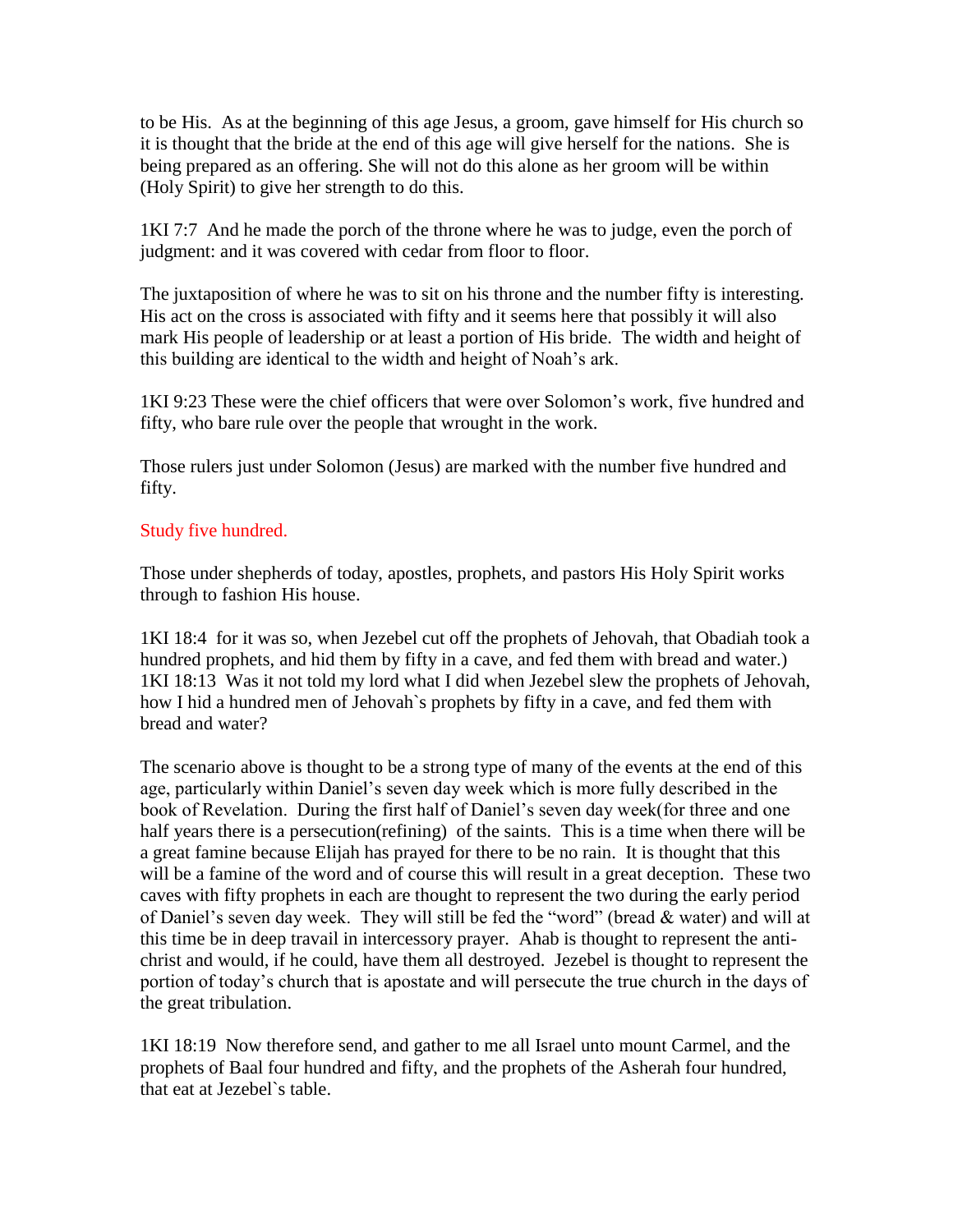In this case fifty is associated with rulers belonging to Jezebel and Ahab. Four hundred denotes those of the "world" system. All told there are eight hundred and fifty prophets. Eight often is associated with judgment so it is here that I believe we are being told that this is a time of judgment for those rulers that pretend to belong to our Lord but in truth do not.

2KI 1:13 And again he sent the captain of a third fifty with his fifty. And the third captain of fifty went up, and came and fell on his knees before Elijah, and besought him, and said unto him, O man of God, I pray thee, let my life, and the life of these fifty thy servants, be precious in thy sight.

Here we see the leader of servants willing to intercede not only for himself but for them as well from a humble position. He is placing himself between Elijah and his men. Elijah speaks for God. Our Christ placed himself between the Law and us. His grace is sufficient for us if we approach our Lord from a penitent position.

2KI 2:7 And fifty men of the sons of the prophets went, and stood over against them afar off: and they two stood by the Jordan.

2KI 2:8 And Elijah took his mantle, and wrapped it together, and smote the waters, and they were divided hither and thither, so that they two went over on dry ground.

Here the position of the "sons of the prophets" stood far off as these two approached the Jordan River. The Jordan River symbolizes death of self and is not a popular place to go but the two mentioned here, Elijah and Elisha are willing. It is always the place of anointing and empowering. Elisha asked for a double portion of what Elijah had. It is felt that Elijah represents the Lord's work of repentance and redemption during this age and that Elisha represents a new work that will be done during the age to come. The time that they walk together could very well be likened to the time at the beginning of this age when those of the last move of God (those that worshiped under the old covenant of the law) were transformed into those that would work under the new covenant of repentance and grace. The sons of the prophets are apparently not ready as yet to become a full expression of our Lord's love, they still are holding onto things that they desire. The Jordan is a place where all is let go but the reward is a fullness of our Lord and a great empowering. Also we must note that these individuals are servants of the great prophets. Fifty seems to always denote leadership but subservient to our Lord or to those that are totally given over to.

2KI 2:16 And they said unto him, Behold now, there are with thy servants fifty strong men; let them go, we pray thee, and seek thy master, lest the Spirit of Jehovah hath taken him up, and cast him upon some mountain, or into some valley. And he said, Ye shall not send.

2KI 2:17 And when they urged him till he was ashamed, he said, Send. They sent therefore fifty men; and they sought three days, but found him not.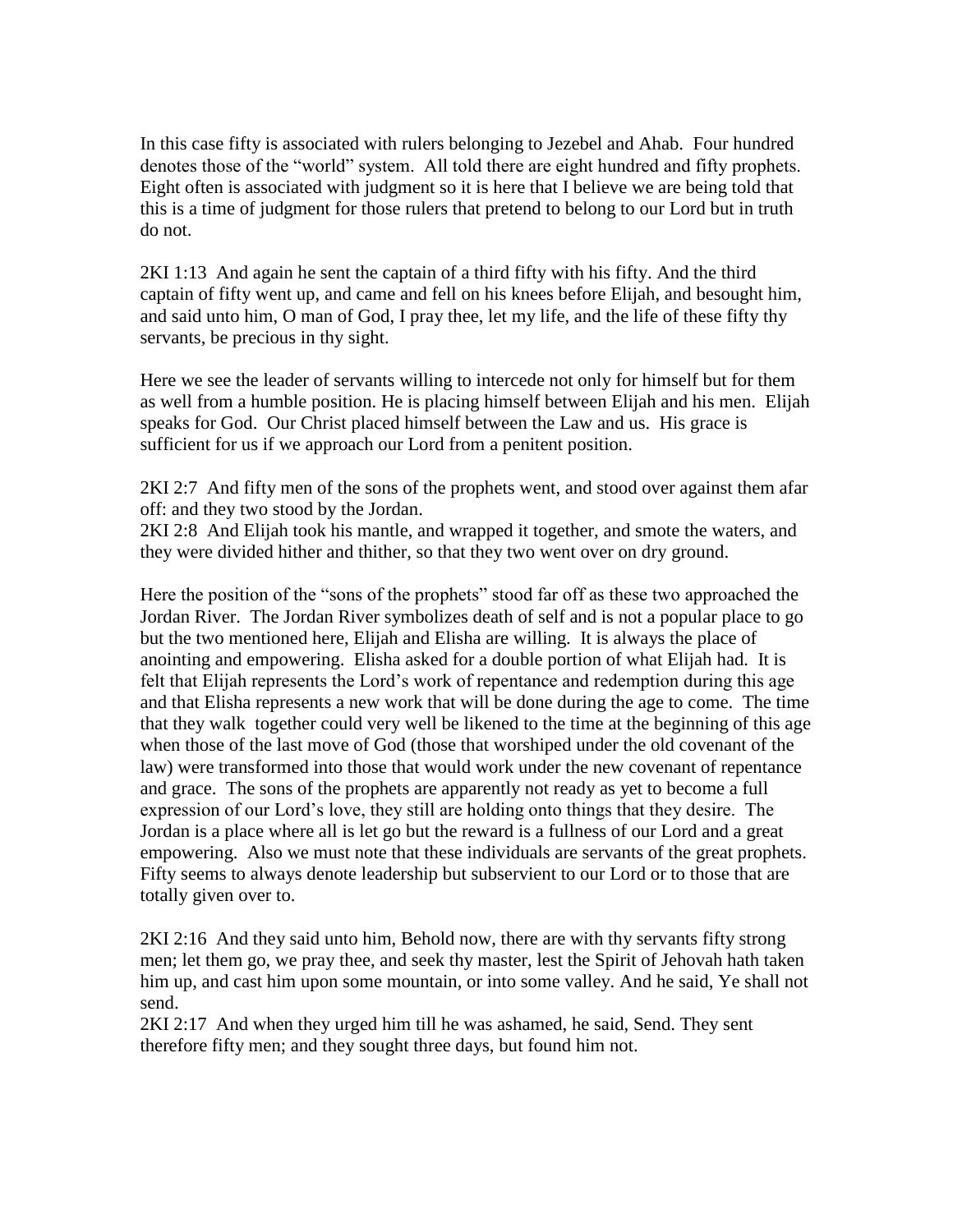Here Elisha is approached by his servants and a request is made to search for Elijah. This is very curious. He knows they will not find him but he still grants their request to look. Perhaps this is a situation where those that are satisfied with an old way of doing things want to go back, our Lord in his great love occasionally allows us to attempt to go back but we never again find what pleased us in the beginning. Throughout scripture we see the Lord's servant being told not to go back the way he came. It is almost always a waste of time and even can do damage to a person to attempt to find what was lost.

2KI 15:20 And Menahem exacted the money of Israel, even of all the mighty men of wealth, of each man fifty shekels of silver, to give to the king of Assyria. So the king of Assyria turned back, and stayed not there in the land.

Again we see servants from a high position having to pay tribute to satisfy a debt that they and their people might remain free.

1CH 12:33 Of Zebulun, such as were able to go out in the host, that could set the battle in array, with all manner of instruments of war, fifty thousand, and that could order [the battle array, and were not of double heart.

Extraordinary expertise is noted in this group of warriors. They have what it takes to be in charge or to have positions of authority. A single mindedness of purpose is also evident. Apparently nothing interferes with their devotedness to their purpose. Those that are closest to our Lord exhibit these traits and it is only because he has developed them to be like this, it was not in them when they first came to him.

2CH 3:9 And the weight of the nails was fifty shekels of gold. And he overlaid the upper chambers with gold.

Nails hold things together and people that our Lord can trust with His spirit to do the same for his living temple are certainly worth a great deal. They must have a significant portion of His Holy Spirit to do this type of work. These are analogous to our Lord's apostles and prophets. They connect the head (Christ) to his body (the church).

2CH 8:10 And these were the chief officers of king Solomon, even two hundred and fifty, that bare rule over the people.

Two is associated with fifty in the number two hundred and fifty. These are rulers just below Solomon (Jesus sitting at the right hand of the father) in the hierarchy of authority of the church of God and it is thought that we will see this in the end days when our Lord raises up a very special class of people that will be very devoted to him as his servants.

2CH 8:18 And Huram sent him by the hands of his servants ships, and servants that had knowledge of the sea; and they came with the servants of Solomon to Ophir, and fetched from thence four hundred and fifty talents of gold, and brought them to king Solomon.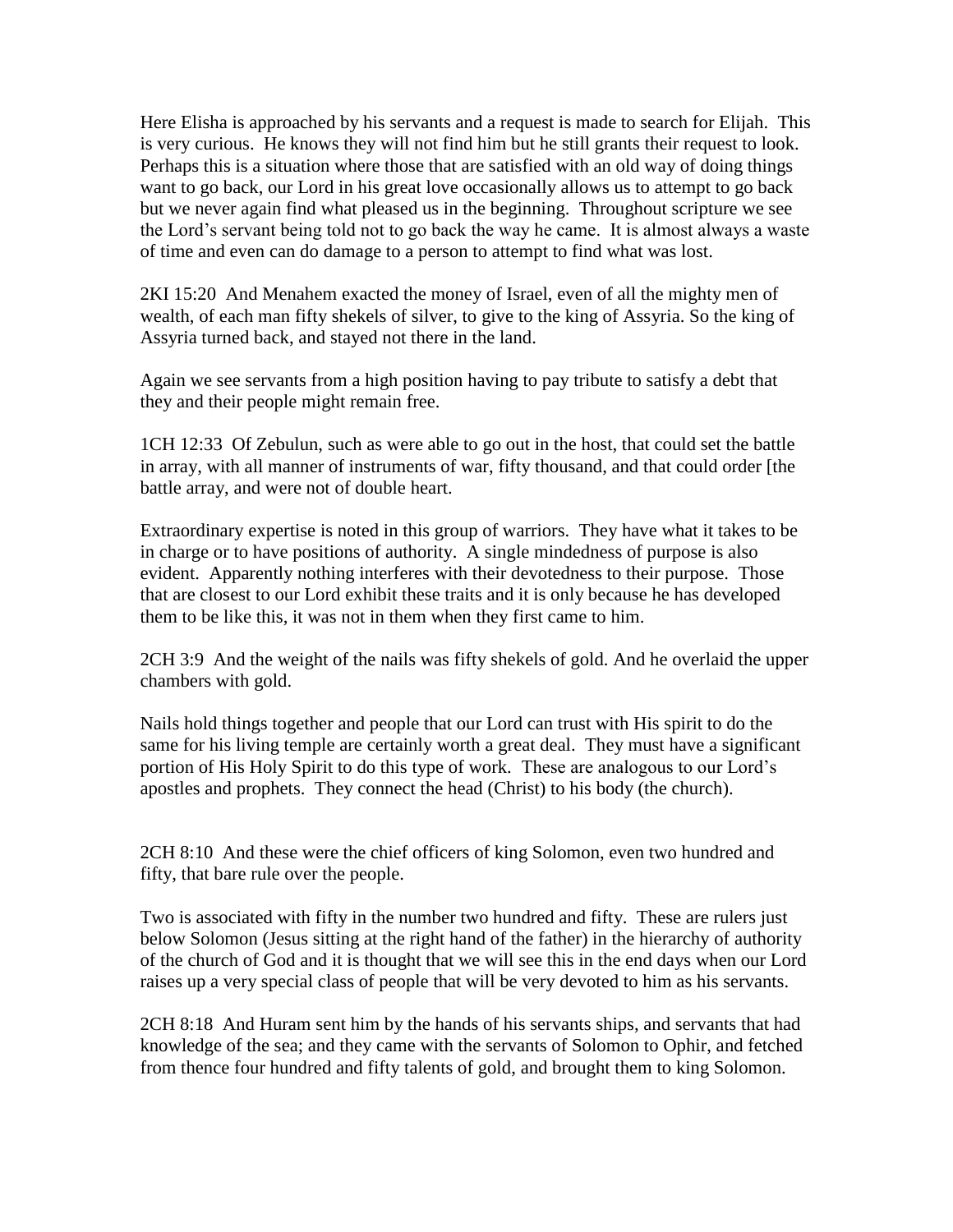Ophir is a place where righteousness (Gold) might be obtained. At first is strange that Huram (Satan) and his servants should help in this area. But remember when Satan asked to sift Peter as wheat? Jesus allowed this to happen. What was the result? A Peter that was no longer so sure of himself. He had a more accurate view of his own limitations! Later as Peter walked beside the sea of Galilee with Christ he spoke the truth three times and recognized that his Lord knew all things! Now he showed himself more of a humble servant than he was before and now he could be trusted with more responsibility. Four denotes taken from the world of unregenerate men (the great sea) and fashioned into a servant of God. Ophir has gold that didn't have impurities. Doesn't our Lord use Satan to show us our weaknesses so that we might repent and come free of them. He is the cleansing fire used by our Lord. Servants with knowledge of the Sea! (See Appendix Sea) This is fascinating as the servants of Huram (Satan) would certainly understand the ways of the sea (the world of unregenerate men) and would act as a "refining fire" on those that belong to our Lord's church, hence the purpose of the tares in today's church. Remember the tares must remain until the time of the end of this age. At that time they will bundled and made ready to be burned.

Below in the book of Ezra there is an incredible symbolic portrayal of the two and their purpose as well as their technique given to them by our Lord. Remember Israel is in exile because of their sin. They are living in Babylon under King Artaxerxes. They have in mind to return to Jerusalem and rebuild. Let's look at some of these hidden truths with the keys of symbolism and allegory.

EZR 8:26 I weighed into their hand six hundred and fifty talents of silver, and silver vessels a hundred talents; of gold a hundred talents;

EZR 8:27 and twenty bowls of gold, of a thousand darics; and two vessels of fine bright brass, precious as gold.

EZR 8:28 And I said unto them, Ye are holy unto Jehovah, and the vessels are holy; and the silver and the gold are a freewill-offering unto Jehovah, the God of your fathers.

Twenty and fifty are synergistically operating in the above associated with the two. EZR 8:24 Then I set apart twelve of the chiefs of the priests, even Sherebiah, Hashabiah, and ten of their brethren with them,

First there are set apart twelve rulers of which two are named. Find meanings of names! These two are thought to be in greater authority than the other ten.

EZR 8:25 and weighed unto them the silver, and the gold, and the vessels, even the offering for the house of our God, which the king, and his counselors, and his princes, and all Israel there present, had offered:

Silver and gold of course mean redemption and righteousness. The offerings for the house of our God, let's just say when we confess our sin and accept Christ that is an offering!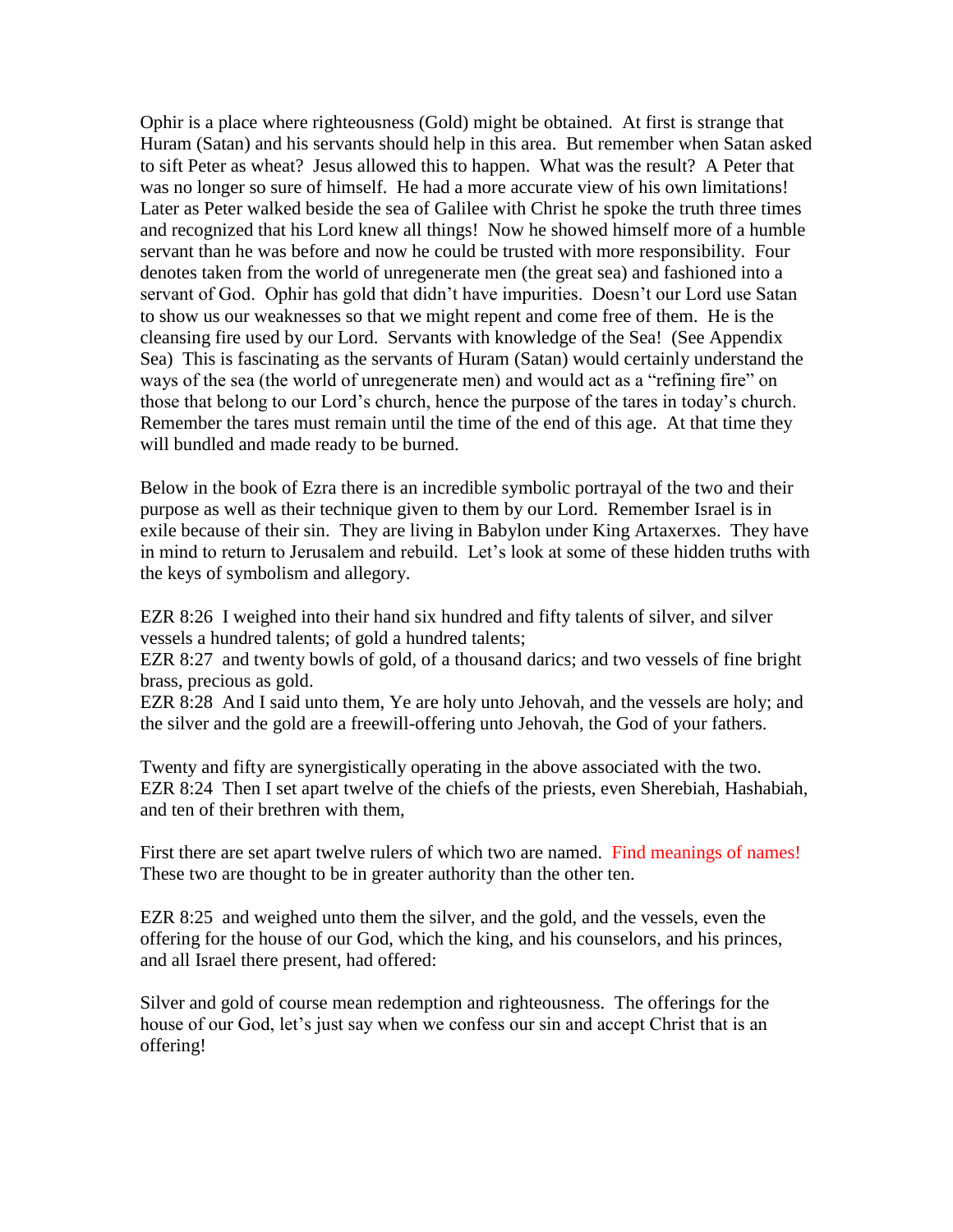EZR 8:26 I weighed into their hand six hundred and fifty talents of silver, and silver vessels a hundred talents; of gold a hundred talents;

EZR 8:27 and twenty bowls of gold, of a thousand darics; and two vessels of fine bright brass, precious as gold.

In the above two verses much is said. Six hundred and fifty talents of silver equates to iniquity and the payment for the bearer of this iniquity to have it erased (redeemed)…… and silver vessels a hundred talents; of gold a hundred talents; Two things here being authorized by our Lord for the payment, which He and His two offered up: resulting in redemption and righteousness. In Ezr 8:27 the twenty bowls of gold would be translated as righteous intercession to be poured out authorized and granted by our Lord. The two vessels of fine bright brass, precious as gold…….these are the two! Compassionate leaders highly valued and appointed by our Lord and filled with enough wisdom by the Holy Spirit to judge sin without accusing and condemning the believer.

EZR 8:28 And I said unto them, Ye are holy unto Jehovah, and the vessels are holy; and the silver and the gold are a freewill-offering unto Jehovah, the God of your fathers.

And this scripture is self explanatory.

NE 5:17 Moreover there were at my table, of the Jews and the rulers, a hundred and fifty men, besides those that came unto us from among the nations that were round about us.

This is a scripture that is complementary to those in Ezra and the fifty here is associated with rulers that will pay a price for the reconstruction of the City of Jerusalem. The two will also pay a price for the redemption of our Lord's bride.

NE 6:15 So the wall was finished in the twenty and fifth [day] of [the month] Elul, in fifty and two days.

So the people were strengthened to be protective of our Lord and His word by the intercession to have mercy for their sin. This was accomplished as the price paid by the two. Just coincidence? You decide.

In the book of Ester there is an interesting use of the number fifty. Hamen who is very close to the King is quite envious of the position that Mordecai, a Jew, has in relationship to the King. And with prompting from his wife and friends he plots to kill his rival in the verse below.

ES 5:14 Then said Zeresh his wife and all his friends unto him, Let a gallows be made fifty cubits high, and in the morning speak thou unto the king that Mordecai may be hanged thereon: then go thou in merrily with the king unto the banquet. And the thing pleased Haman; and he caused the gallows to be made.

The the height of the gallows was fifty cubits high. We do know that the Jews have been the Lord's chosen people for a long time. We also know that they have repeatedly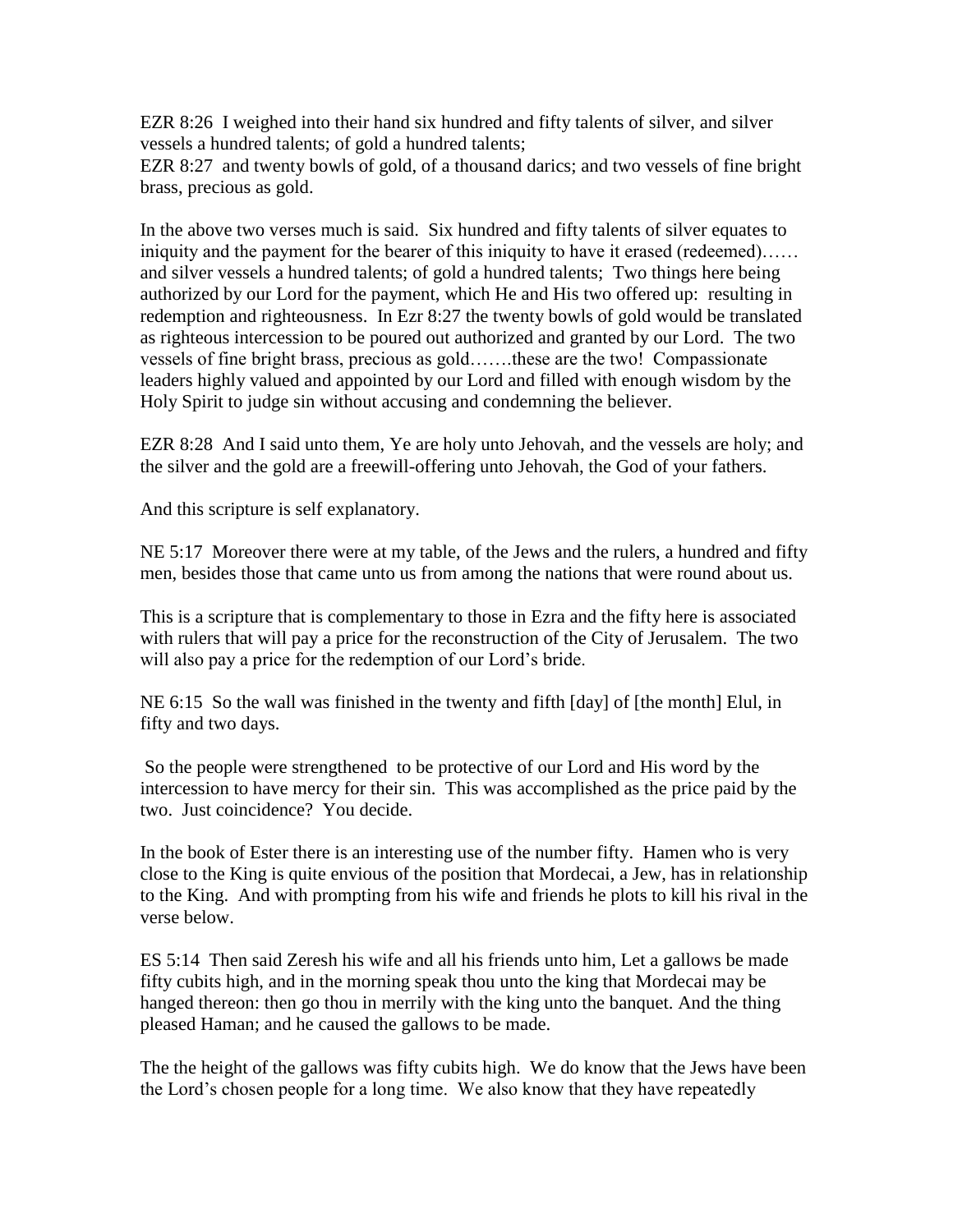chosen other God's before Him and this has caused our Lord much consternation but not to his surprise as they have not been given His Spirit. The Jews have repeatedly been punished for their sin but as of yet have not been pleasing to Him. If Mordecai here represents the Jews in the end days when the veil will be lifted from their eyes to see Jesus as their savior and to recognize that he paid the price for them then this might fit. Punishment here is prepared for the Jew by Haman, the accuser if you will. Quite possibly a type of Satan the one that uses the law to accuse and condemn all. His wife and his friends would be those of the world aligned with him. Try to get the meaning of the name Zeresh (Strong *EBD*) and all of the others associated with this story.

ES 6:2 And it was found written that Mordecai had told of Bigthana and Teresh, two of the king's eunuchs, the doorkeepers who had sought to lay hands on King Ahasuerus.

The King is informed that Mordecai had been instrumental in revealing two individuals that had plotted against the King. Quite often in the word we see two for and two against. He desires to reward Mordecai as of yet nothing had been done for him for this protective act. It just so happens that Haman is given the chore of blessing Mordecai. Do you remember the scripture that "all things lead to the good of those that ....... "? Can you imagine that no matter what Satan is allowed to do to you it can and will benefit you? Can you imagine how that makes him feel? He hates you and yet no matter how hard he tries to destroy you it makes you stronger and stronger by pushing you always toward your heavenly father. Below is the King's edict that Haman must carry out.

ES 6:9 "Then let this robe and horse be delivered to the hand of one of the king's most noble princes, that he may array the man whom the king delights to honor. Then parade him on horseback through the city square, and proclaim before him: 'Thus shall it be done to the man whom the king delights to honor!' "

Finally the King becomes upset with Hamen and judges in favor of the Jewish people and has Haman hung on the gallows. Remember all of this comes about because of prayer and fasting, intercession works! Esther reminds me of the two in the part she and her attendants play. Today much of the Church is praying for the Jew that the Lord will reveal the truth to them and bless them. This will occur at the end of the age to a remnant of the Jews.

ES 7:9 Now Harbonah, one of the eunuchs, said to the king, "Look! The gallows, fifty cubits high, which Haman made for Mordecai, who spoke good on the king's behalf, is standing at the house of Haman." Then the king said, "Hang him on it!"

Payment for sin, Grace is given to Mordecai. The one that is responsible does get justice. We that wear the covering of grace given to us by Christ did have our sin paid for. Those that will not accept that gift will pay the price themselves.

In Isaiah below we see that when a country is filled with apostasy and disobeys the Lord skillful rulers are removed from that countries presence. They are a blessing reserved for a country that serves and loves the Lord.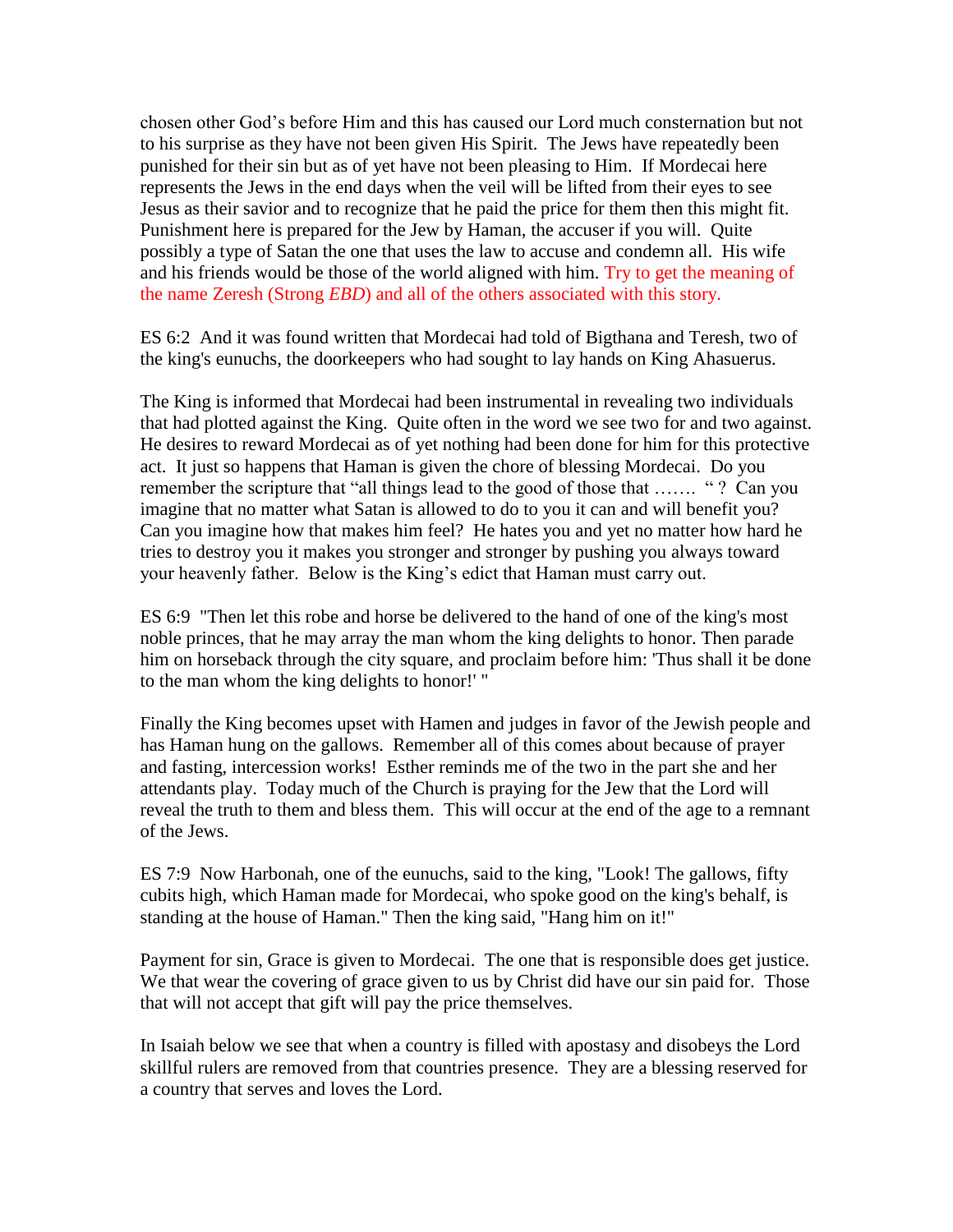ISA 3:3 The captain of fifty and the honorable man, The counselor and the skillful artisan, And the expert enchanter.

Above the captain of fifty will no longer be present to lead or rule. Without him the fifty will not know what to do. Remember the scripture in PR 5:23, "He shall die for lack of instruction, And in the greatness of his folly he shall go astray." The instruction of a competent ruler provided by our Lord is very important for success.

ISA 3:12 As for My people, children are their oppressors, And women rule over them. O My people! Those who lead you cause you to err, and destroy the way of your paths."

Most of the scriptures following ISA 3:3 treat with a lack of competent rulers and show that those that do rule will bring disaster upon Israel. In ISA 3:12 it is shown that woman and children will rule during this particular time of apostasy. Perhaps at the end of the age as iniquity is allowed to reach its zenith we will see the same thing as described in these scriptures. Fifty servants that are willing to work will do no good unless they are lead of the Lord through the use of a proper ruler or guide.

In the book of Ezekiel there are more references to fifty in regard to the measurement of the end days "New Jerusalem," which I consider to be corporately made up of all Christians. This temple and city will never actually be built of stone and mortar but exists on paper for those with eyes to see a description of the body or bride of Christ fully put together. Fifty is paramount in these structures it denoting a willingness and a predisposition to sacrificial service as payment for those that need it.

EZE 40:15 From the front of the entrance gate to the front of the vestibule of the inner gate was fifty cubits.

EZE 40:21 Its gate chambers, three on this side and three on that side, its gateposts and its archways, had the same measurements as the first gate; its length was fifty cubits and its width twenty-five cubits.

There is frequent association of the measurement of fifty with the number twenty-five. (EZE 40:25, EZE 40:29, EZE 40:36) Twenty-five is a square of five and denotes a great fullness of sin or apostasy particularly in leadership. Much of the book of Ezekiel is important to students of eschatology as it expounds on the circumstances surrounding the end of this age, when iniquity will reach its' peak, as well as the beginning of the next age. Fifty denotes the payment that is sufficient for such iniquity (25).

EZE 42:2 Facing the length, which was one hundred cubits (the width was fifty cubits), was the north door.

EZE 42:7 And a wall which was outside ran parallel to the chambers, at the front of the chambers, toward the outer court; its length was fifty cubits.